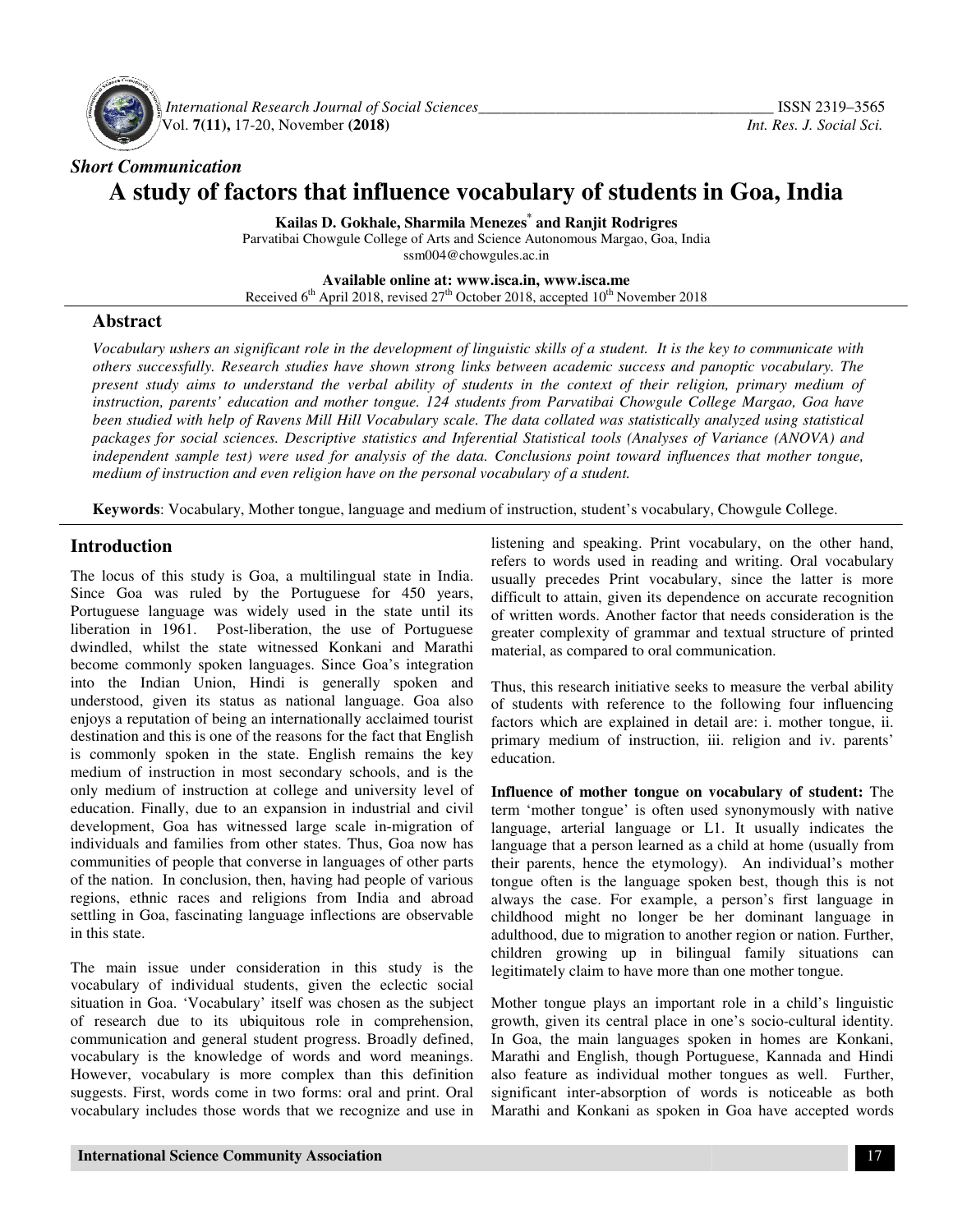from both of the European languages. Mother Tongue can potentially have negative consequences as it may hinder certain cognitive functions. For example, an over reliance on mother tongue (L1) can undermine academic interaction in English. Thus, even students who are good at comprehending authentic reading and listening material, find themselves continually performing mental translations from L2 to L1. Oluwole (2008) has described how mother tongue influences students' performance in English language in Junior School Certificate<sup>1</sup>. Lawrence has studied students whose parents speak language other than English using longitudinal method<sup>2</sup>. Hassanzadeh et.al. have studied how the effect of the grammer of your mother tongue has an influence on learning a foreign language<sup>3</sup>. Tiwale has studied impact of mother tongue on communicative language<sup>4</sup>.

**Influence of medium of instruction:** The medium of instruction is generally understood to be the language used by the teacher in teaching. The default medium or language of instruction plays a crucial role at every level of learning. This is particularly true at the stage of the elementary education, given that it is at this time that a child is introduced to the vast world of knowledge. In an ideal situation the language or mother tongue spoken at home or in the neighborhood is the student's medium of instruction, the student will find the easy to understand the subjects taught which would thereby influence academic growth to attain desirable results. The conflict between varied mother tongues and medium of instruction highlights a problem that has multiple implications. Basic education at primary and high school level is often imparted using regional languages. English was only presented as a subject after the primary level. However, as is the case in most of the world, English remains the most common medium of higher education in Goa Further, it is virtually impossible to find professional courses that are taught using regional languages. Thus, a number of students find themselves traumatized by the change in media of instruction as they move from lower to higher levels of education. Saeed et.al have studied impact of medium of instruction on performance of student at higher secondary level<sup>5</sup>.

By and large the ability to converse in English is relatively though to be modern and civilized thus English is preferred first language at home for many families and also serves as the medium of instruction in many elite schools at every level without apology. The medium of instructions in English is also observed in many government run schools and private schools in many smaller cities and towns. Government schools run in English because only that language is a universally acceptable as a medium of communication throughout the nation. The down-side of this trend is that, while conferring an elitist image on English speakers, it can cause regional language speakers to consider themselves inferior. Persons who could not understand English or converse in it can feel undervalued.

**Influence of religion:** The preamble to the Indian constitution states the secular nature of the Indian state, providing freedom

of religion as a fundamental right. Goa continues to be a multi religious state; all religious groups are living here in peace and harmony. Further, religious communities tend to be aligned with particular languages: for example, most Muslim households use Urdu as mother tongue, Hindu families use either Konkani or Marathi as their mother tongue whereas Roman Catholic homes would use Konkani or English as preferred language at home. One of the objectives of this study is to examine whether religious background is related to acquisition of English vocabulary skills. Shaaban et.al. showed that the variables of religion and first foreign language studied at school influenced the linguistic attitudes of the participants<sup>6</sup>.

**Influence of Parents Education:** Parental nurture plays an undisputable role in a child's development and acquisition of culture. Is it therefore possible that parent's education can have an influence, even if indirect, on the development of a child's verbal skills? The present study looks for any possible correlation between parents education and a child's vocabulary. Previous researchers who have studied this subject are Valencia et.al.<sup>7</sup>, Smart<sup>8</sup>, Good et.al.<sup>9</sup> and Durojaiye<sup>10</sup>. Their pioneer investigations have shown that the level of parent education affects the academic performance of the child in school. In other words, parents with a high calibre and good educational background provide their children with a favourable environment so as to motivate or encourage them to continue the family profession.

**Study Area:** This study was conducted at Parvatibai Chowgule College of Arts and Science Autonomous, a premium institution of higher learning situated in commercial capital of Goa, the city of Margao. Chowgule College has a wide area of influence, and draws students from across Goa.

## **Methodology**

To achieve the objective of our study 124 students in the age group of 17 to 19 years were randomly selected. Tools for data collection included the Ravens Mill Hill Vocabulary Test  $(MHVT)^{11}$ , a standardized test by John Raven that is designed to provide verbal screening measure for general ability in the age group of 17 to 19 years. MHVT is an 88-item test that is designed to allow the examinee to present (i.e., reproduce) his/her understanding of culturally relevant verbal concepts at the time of the test (Raven, 1962).

Further data is being classified with respect to following categories: i. Mother tongue: Konkani, English and other (Marathi, Hindi, Kannada etc), ii. Parents education: School, College and University, iii. Religion: Catholics, Hindu and Muslims. iv. Primary Medium of instruction: English and Konkani and other languages.

Data thus collected was statistically analyzed using statistical packages for social sciences. Descriptive statistics and Inferential Statistical tools (Analyses of Variance (ANOVA) and independent sample test) were used for analysis of the data.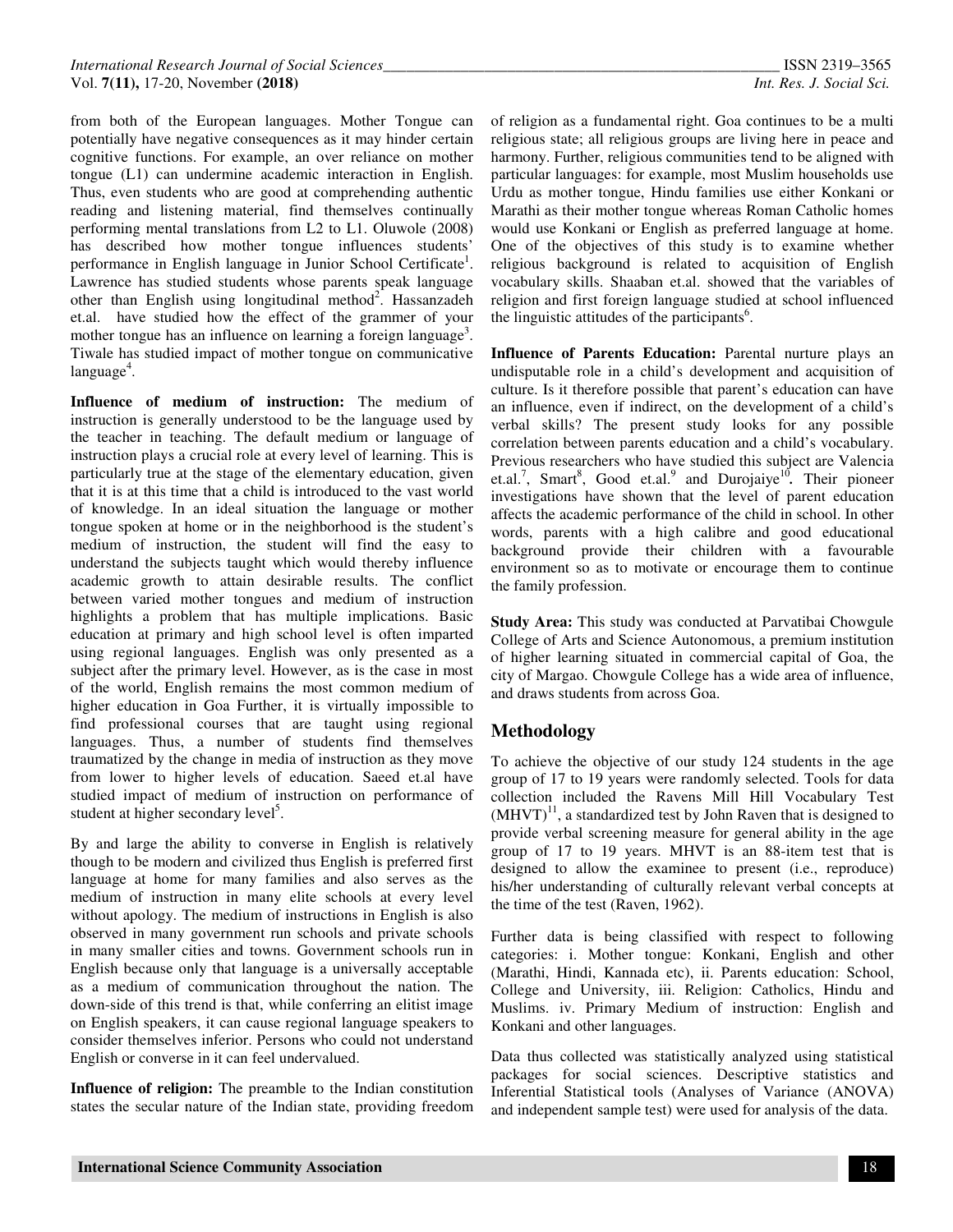We have tested following hypotheses: i.  $H_{1a}$ : Mean of vocabulary scores of students from different mother tongue background differ significantly, ii.  $H_{1b}$ : Mean of vocabulary scores of students from different parents education differ significantly, iii.  $H_{1c}$ : Mean of vocabulary scores of students from different religious background differ significantly, iv.  $H_{1d}$ : Mean of vocabulary scores of students from different primary education background differ significantly.

To test null hypotheses  $H_{0a}$ ,  $H_{0b}$ ,  $H_{0c}$  Analysis of variance (ANOVA) test is used whereas to test  $H_{0d}$  independent sample test is used.

#### **Results and discussion**

**Mother tongue:** In examining relation between mother tongue and English vocabulary, it was found that students whose mother tongue is English scored 40.13 whereas student from different mother background like Konkani and other scored 34.21 and 31.20 respectively. Raw scores of students whose mother tongue is English were found significantly higher than raw scores of other students with different linguistic background (Konkani, Marathi and other). This shows that mother tongue plays an important role in the development of student's vocabulary (Table-1).

**Parent's education:** In the sample, students whose parents are highly educated (Masters, Phd etc) have scored 38.83, which is highest as compared to other groups. Since  $p<0.05$  we reject the null hypothesis  $(H<sub>0b</sub>)$  and conclude that Vocabulary of students whose parents are highly educated is significantly higher than the students whose parents studied at school or college level.

Primary medium of instruction: Students whose primary medium of instruction is Konkani and other have scored 35.15 and students whose primary medium of instruction is English have scored 34.47. Independent sample t test shows that there is no significant difference in the score of two groups. Thus, there is no evidence that medium of instruction at primary school level affects vocabulary.

**Religion:** From the above table it is seen that catholic students scored 37.82, Hindu students scored 31.24 and Muslims students scored 32.25. ANOVA test showed that at .01 level of significance, Catholic students have a level of vocabulary that was found to be significantly higher than students of other religions like Hindu and Muslim. This is due to the fact that many catholic families speak English language as their mother tongue.

| Criteria                 | Groups             | N   | Mean  | S.D. | <b>Test statistics</b>                     |
|--------------------------|--------------------|-----|-------|------|--------------------------------------------|
| Mother tongue            | Konkani            | 78  | 34.21 | 7.46 | $F(2,113)=8.695$ <sup>***</sup> (p < 0.01) |
|                          | English            | 22  | 40.13 | 7.57 |                                            |
|                          | Other              | 24  | 31.20 | 7.19 |                                            |
|                          | Total              | 124 | 34.68 | 7.88 |                                            |
| <b>Parents Education</b> | University         | 12  | 38.83 | 8.11 | $F(2,113)=4.262$ <sup>**</sup> (p < 0.05)  |
|                          | College            | 52  | 35.92 | 7.85 |                                            |
|                          | School             | 60  | 32.78 | 7.44 |                                            |
|                          | Total              | 124 | 34.68 | 7.88 |                                            |
| Religion                 | Catholic           | 63  | 37.82 | 7.28 | $F(2,113)=12.076$ *** (p < .0.001)         |
|                          | Hindu              | 49  | 31.24 | 7.04 |                                            |
|                          | Muslims            | 12  | 32.25 | 8.01 |                                            |
|                          | Total              | 124 | 34.68 | 7.88 |                                            |
| Medium of instruction    | Konkani and others | 38  | 35.15 | 7.68 | $t(122)=0.442$ (p > 0.05)                  |
|                          | English            | 86  | 34.47 | 8.00 |                                            |
|                          | Total              | 124 | 34.68 | 7.88 |                                            |

**Table-1:** Descriptive and Inferential Statistics.

\*\*\*Significant at .01, \*\*Significant at .05.